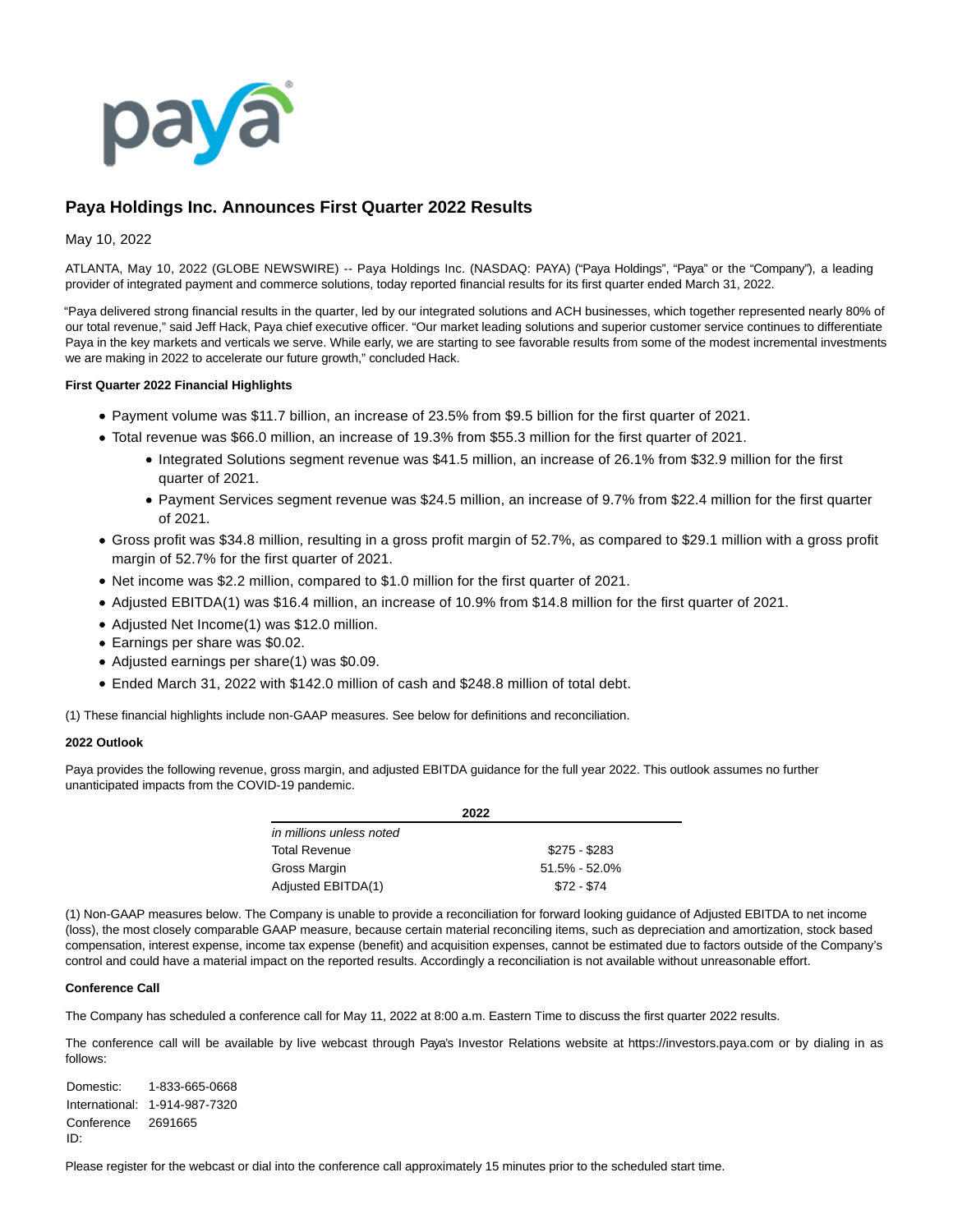A replay of the conference call will be made available and can be accessed through the Investors section of Paya's website or by dialing 1-855-859-2056 (for Domestic callers), or 1-404-537-3406 (for International callers), with passcode 2691665.

### **About Paya**

Paya (NASDAQ: PAYA) is a leading provider of integrated payment and frictionless commerce solutions that help customers accept and make payments, expedite receipt of money, and increase operating efficiencies. The company processes over \$40 billion of annual payment volume across credit/debit card, ACH, and check, making it a top provider of payment processing in the US. Paya serves more than 100,000 customers through over 2,000 key distribution partners focused on targeted, high growth verticals such as healthcare, education, non-profit, government, utilities, and other B2B end markets. The business has built its foundation on offering robust integrations into front-end CRM and back-end accounting systems to enhance customer experience and workflow. Paya is headquartered in Atlanta, GA, with operations in Reston, VA, Fort Walton Beach, FL, Dayton, OH, Mt. Vernon, OH, and Dallas, TX.

# **Cautionary Statement Regarding Forward Looking Statements**

Certain statements made in this press release are "forward looking statements" within the meaning of the "safe harbor" provisions of the United States Private Securities Litigation Reform Act of 1995. When used in this press release, the words "anticipate," "believe," "continue," "could," "estimate," "expect," "intend," "may," "might," "plan," "possible," "potential," "predict," "project," "should," "would," "will," "approximately," "shall" and similar expressions may identify forward-looking statements, but the absence of these words does not mean that a statement is not forward-looking. These forward-looking statements are not guarantees of future performance, conditions or results, and involve a number of known and unknown risks, uncertainties, assumptions and other important factors, many of which are outside our control, that could cause actual results or outcomes to differ materially from those discussed in the forward-looking statements. Forward-looking statements in this press release may include, for example, our future financial performance.

The forward-looking statements contained in this press release are based on our current expectations and beliefs concerning future developments and their potential effects on us. You should not place undue reliance on such statements as we cannot assure you that future developments affecting us will be those that we have anticipated. These forward-looking statements involve a number of risks, uncertainties (some of which are beyond our control) or other assumptions that may cause actual results or performance to be materially different from those expressed or implied by these forward-looking statements. Should one or more of these risks or uncertainties materialize, or should any of our assumptions prove incorrect, actual results may vary in material respects from those projected in these forward-looking statements. Some factors that could cause actual results to differ include, but are not limited to: exposure to economic conditions and political risk affecting the consumer loan market and consumer and commercial spending, including inflationary trends, supply chain shortages and the war in Ukraine; the impacts of the ongoing COVID-19 coronavirus pandemic (including supply chain constraints, labor shortages and inflationary pressure) and the actions taken to control or mitigate its spread (which impacts are highly uncertain and cannot be reasonably estimated or predicted at this time); competition; the ability of our business to grow and manage growth profitably; changes in applicable laws or regulations; changes in the payment processing market in which Paya competes, including with respect to its competitive landscape, technology evolution or regulatory changes; changes in the vertical markets that Paya targets; risks relating to Paya's relationships within the payment ecosystem; risk that Paya may not be able to execute its growth strategies, including identifying and executing acquisitions; risks relating to data security; changes in accounting policies applicable to Paya; the risk that Paya may not be able to develop and maintain effective internal controls and other risks and uncertainties; and other risks and uncertainties discussed in our filings with the Securities and Exchange Commission.

We undertake no obligation to update or revise any forward-looking statements, whether as a result of new information, future events or otherwise, except as may be required under applicable securities laws.

#### **(1) Non-GAAP Financial Measures and Key Performance Metrics**

This press release contains non-GAAP financial measures and key performance metrics including Payment volume, Adjusted EBITDA, Adjusted Net Income, Adjusted earnings per share, Segment gross profit (revenue less cost of services excluding depreciation and amortization) and Segment gross profit margin. Reconciliations of these measures to the most directly comparable GAAP financial measures are contained herein. To the extent required, statements disclosing the definitions, utility and purposes of these measures are also set forth herein.

We have included Payment volume, Adjusted EBITDA, Adjusted Net Income, Adjusted earnings per share, Segment gross profit (revenue less cost of services excluding depreciation and amortization) and Segment gross profit margin, which are measurements not calculated in accordance with US GAAP, in the discussion of our financial results because they are key metrics used by management to assess financial performance.

#### Definitions:

Payment volume is defined as the total dollar amount of all payments processed by our customers through our services.

Gross profit represents revenue less cost of services excluding depreciation and amortization.

Segment gross profit represents segment revenue less cost of services excluding depreciation and amortization.

Segment gross profit margin represents segment gross profit as a percentage of total segment revenue.

Adjusted EBITDA represents earnings before interest and other expense, income taxes, depreciation, and amortization, or EBITDA, and further adjustments to EBITDA to exclude certain non-cash items and other non-recurring items that management believes are not indicative of ongoing operations to come to Adjusted EBITDA.

Adjusted Net Income represents net income (loss) adjusted to exclude amortization and certain non-cash items and other non-recurring items that management believes are not indicative of ongoing operations to come to Adjusted Net Income.

Adjusted earnings per share represents earnings per share adjusted for non-recurring items that management believes are not indicative of ongoing operations to come to Adjusted earnings per share.

#### Utility and Purposes: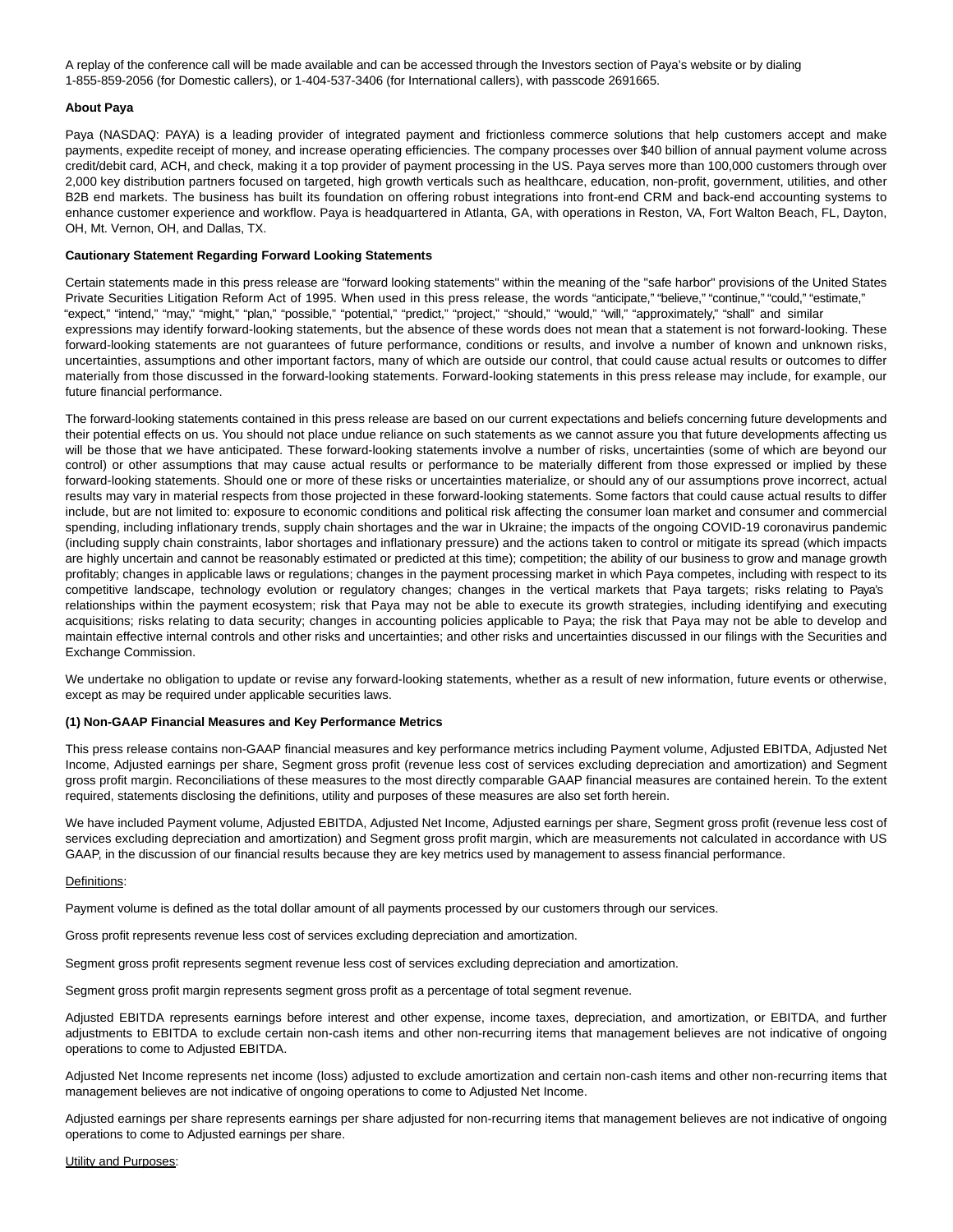The Company discloses EBITDA, Adjusted EBITDA, Adjusted Net Income, and Adjusted earnings per share because these non-GAAP measures are key measures used by its management to evaluate our business, measure its operating performance and make strategic decisions. We believe EBITDA, Adjusted EBITDA, Adjusted Net Income, and Adjusted earnings per share are useful for investors and others in understanding and evaluating our operations results in the same manner as its management. However, EBITDA, Adjusted EBITDA, Adjusted Net Income, and Adjusted earnings per share are not financial measures calculated in accordance with GAAP and should not be considered as a substitute for net income, income before income taxes, earnings per share, or any other operating performance measure calculated in accordance with GAAP. Using these non-GAAP financial measures to analyze our business would have material limitations because the calculations are based on the subjective determination of management regarding the nature and classification of events and circumstances that investors may find significant. In addition, although other companies in our industry may report measures titled EBITDA, Adjusted EBITDA, Adjusted Net Income, Adjusted earnings per share, or similar measures, such non-GAAP financial measures may be calculated differently from how we calculate non-GAAP financial measures, which reduces their overall usefulness as comparative measures. Because of these limitations, you should consider EBITDA, Adjusted EBITDA, Adjusted Net Income, and Adjusted earnings per share alongside other financial performance measures, including net income and our other financial results presented in accordance with GAAP.

#### **Investor Contact:**

Matt Humphries, CFA Head of Investor Relations [matt.humphries@paya.com](https://www.globenewswire.com/Tracker?data=yWetSevZDGppscskjiMx8f0YlXxX5Nvruih4F6MSDrbdHcMf-c04BepCsRsBuE_XPKMQyM8AHxon9n2OhQNl28w3CeIvi-agaAxJJBWqxD8=)

#### **Media Contact:**

Emily Bell 212-784-5704 [ebell@groupgordon.com](https://www.globenewswire.com/Tracker?data=5qREzaR_CgLmiD3dsuNEFU4QnnFvleT7-BK7XKaA8V_Dc7RN0jK9OUIYIjaECjHZPlAZjnfVErh7t7R4kP-KrQQP9M_TvL8Z7-EYlpaxn7E=)

Exhibit 1

### **Paya Holdings Inc. Consolidated Statements of Income and Other Comprehensive Income (\$ in millions) (unaudited)**

|                                                             | <b>Three Months Ended</b><br>March 31, |    |             |  |  |  |  |
|-------------------------------------------------------------|----------------------------------------|----|-------------|--|--|--|--|
|                                                             | 2022                                   |    | 2021        |  |  |  |  |
| Revenue                                                     | \$<br>66.0                             | \$ | 55.3        |  |  |  |  |
| Cost of services exclusive of depreciation and amortization | (31.2)                                 |    | (26.1)      |  |  |  |  |
| Selling, general & administrative expenses                  | (22.4)                                 |    | (17.0)      |  |  |  |  |
| Depreciation and amortization                               | (7.8)                                  |    | (7.0)       |  |  |  |  |
| Income from operations                                      | 4.6                                    |    | 5.2         |  |  |  |  |
| Other income (expense)                                      |                                        |    |             |  |  |  |  |
| Interest expense                                            | (3.0)                                  |    | (4.0)       |  |  |  |  |
| Other income (expense)                                      | 1.8                                    |    | 0.4         |  |  |  |  |
| Total other expense                                         | (1.2)                                  |    | (3.6)       |  |  |  |  |
| Income (loss) before income taxes                           | 3.3                                    |    | 1.6         |  |  |  |  |
| Income tax (expense) benefit                                | (1.1)                                  |    | (0.6)       |  |  |  |  |
| Net income (loss)                                           | 2.2                                    | \$ | 1.0         |  |  |  |  |
| Weighted average common shares - basic                      | 132,066,631                            |    | 117,808,563 |  |  |  |  |
| Basic earnings per share                                    | \$<br>0.02                             | \$ | 0.01        |  |  |  |  |
| Weighted average common shares - diluted                    | 132, 133, 208                          |    | 119,542,285 |  |  |  |  |
| Diluted earnings per share                                  | \$<br>0.02                             | \$ | 0.01        |  |  |  |  |

Exhibit 2

### **Paya Holdings Inc. Condensed Consolidated Balance Sheet Data (\$ in millions) (unaudited)**

| March 31, | December 31, |
|-----------|--------------|
| 2022      | 2021         |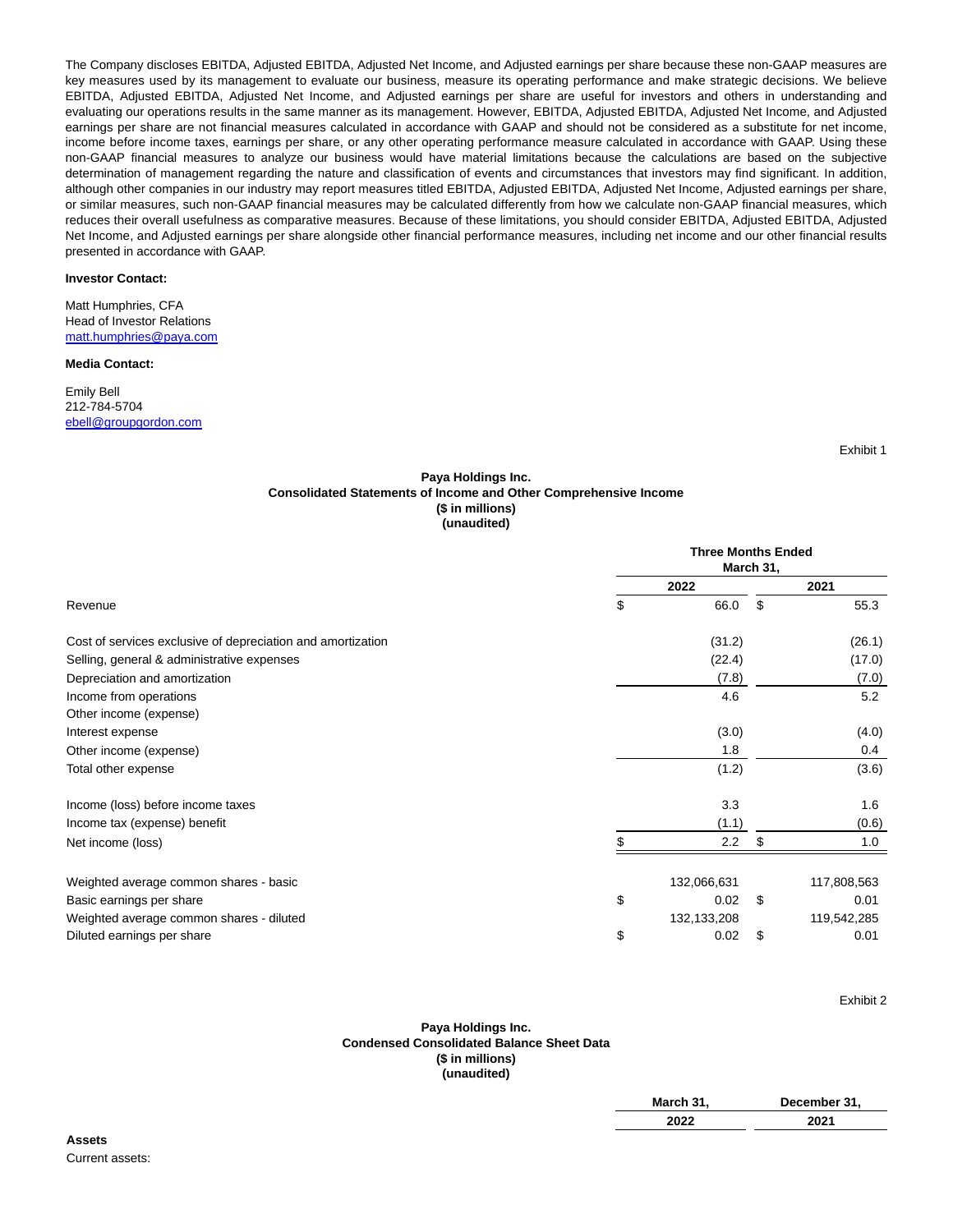| Cash and cash equivalents                                   | \$<br>142.0 | \$<br>146.8 |
|-------------------------------------------------------------|-------------|-------------|
| Trade receivables, net                                      | 25.7        | 23.2        |
| Other current assets                                        | 5.0         | 3.8         |
| Funds held for clients                                      | 89.5        | 99.8        |
| <b>Total current assets</b>                                 | \$<br>262.2 | \$<br>273.6 |
| Noncurrent assets:                                          |             |             |
| Property and equipment, net and Other long-term assets      | 18.5        | 19.6        |
| Goodwill and Intangibles, net                               | 362.6       | 357.8       |
| <b>Total Assets</b>                                         | \$<br>643.3 | \$<br>651.0 |
| Liabilities and stockholders' equity                        |             |             |
| <b>Current liabilities:</b>                                 |             |             |
| Trade payables                                              | 1.9         | 3.1         |
| Accrued and Other current liabilities                       | 22.6        | 18.5        |
| Accrued revenue share                                       | 10.9        | 11.0        |
| Client funds obligations                                    | 88.3        | 99.1        |
| <b>Total current liabilities</b>                            | \$<br>123.7 | \$<br>131.7 |
| Noncurrent liabilities:                                     |             |             |
| Deferred tax liability, net and Other long-term liabilities | 32.6        | 37.8        |
| Long-term debt                                              | 241.4       | 241.9       |
| <b>Total liabilities</b>                                    | \$<br>397.7 | \$<br>411.4 |
| <b>Stockholders' Equity:</b>                                |             |             |
| Additional Paid-in-Capital                                  | 257.6       | 256.1       |
| Accumulated deficit                                         | (12.0)      | (16.5)      |
| <b>Total stockholders' equity</b>                           | 245.6       | 239.6       |
| Total liabilities and stockholders' equity                  | 643.3       | \$<br>651.0 |
|                                                             |             |             |

Exhibit 3

## **Paya Holdings Inc. Condensed Consolidated Cash Flow Data (\$ in millions) (unaudited)**

|                                                     | Three Months Ended March 31. |       |  |  |  |  |  |
|-----------------------------------------------------|------------------------------|-------|--|--|--|--|--|
|                                                     | 2022                         | 2021  |  |  |  |  |  |
| Cash and cash equivalents, beginning of period      | \$<br>\$<br>198.4            | 63.4  |  |  |  |  |  |
| <b>CASH FLOW FROM OPERATING ACTIVITIES</b>          |                              |       |  |  |  |  |  |
| Net income, (loss)                                  | 2.2                          | 1.0   |  |  |  |  |  |
| Adjustments                                         |                              |       |  |  |  |  |  |
| Depreciation & amortization expense                 | 7.8                          | 7.0   |  |  |  |  |  |
| Deferred taxes                                      | (1.3)                        | (0.2) |  |  |  |  |  |
| Other non-cash items                                | 1.8                          | 1.1   |  |  |  |  |  |
| Changes in operating assets and liabilities         | (6.4)                        | (5.4) |  |  |  |  |  |
| NET CASH PROVIDED BY OPERATING ACTIVITIES           | 4.1                          | 3.6   |  |  |  |  |  |
| <b>CASH FLOWS FROM INVESTING ACTIVITIES</b>         |                              |       |  |  |  |  |  |
| Purchases of property and equipment                 | (0.8)                        | (2.3) |  |  |  |  |  |
| Purchases of customer lists                         | (0.4)                        | (6.9) |  |  |  |  |  |
| Acquisition of business, net of cash received       | (6.0)                        |       |  |  |  |  |  |
| <b>NET CASH (USED IN) INVESTING ACTIVITIES</b>      | (7.2)                        | (9.2) |  |  |  |  |  |
| <b>CASH FLOWS FROM FINANCING ACTIVITIES</b>         |                              |       |  |  |  |  |  |
| Other financing activities                          | (7.9)                        | 115.8 |  |  |  |  |  |
| NET CASH PROVIDED BY (USED IN) FINANCING ACTIVITIES | (7.9)                        | 115.8 |  |  |  |  |  |
| Net change in cash and cash equivalents             | (11.0)                       | 110.2 |  |  |  |  |  |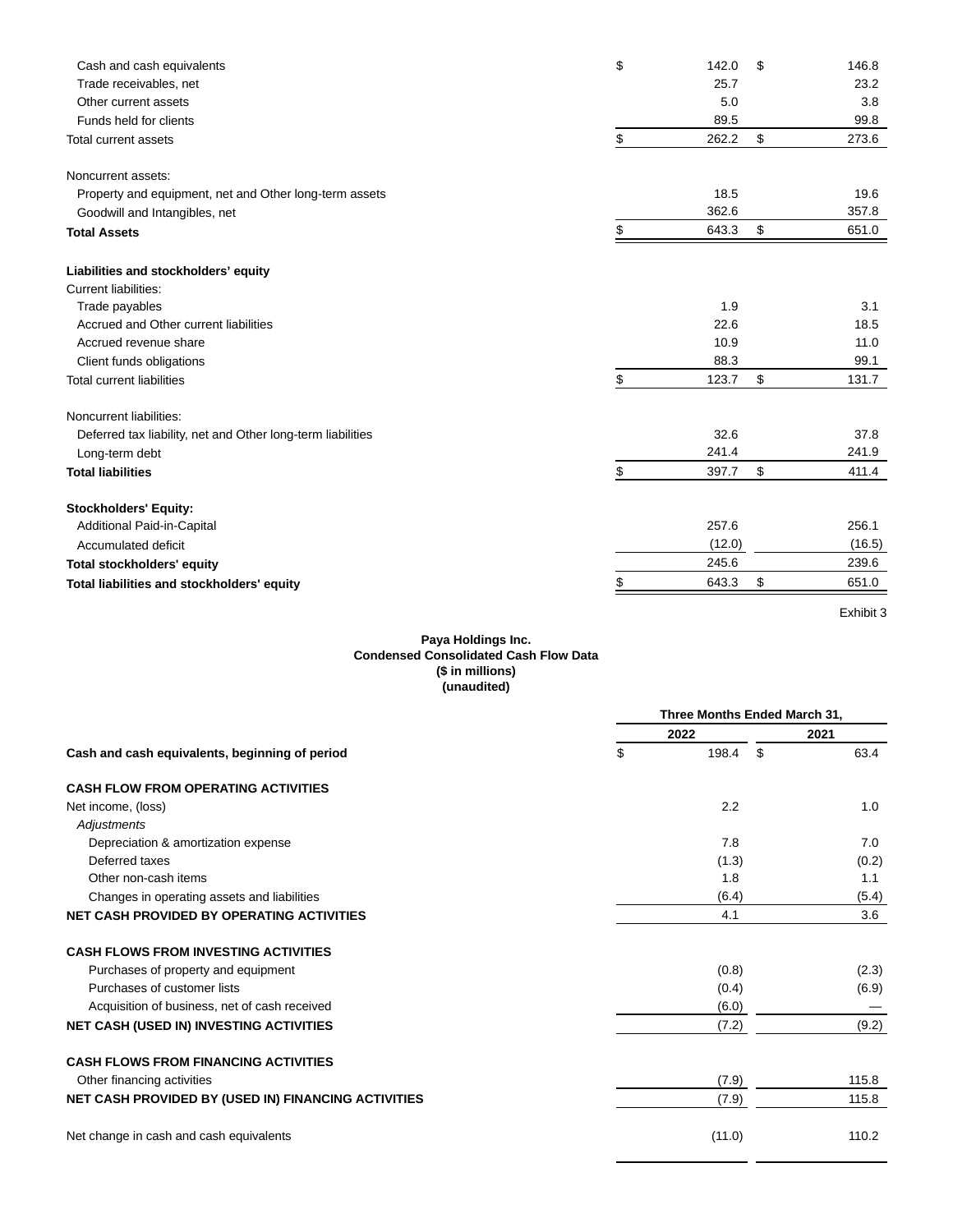| 133.8 |
|-------|
| 39.8  |
| 173.6 |
|       |

 $1$ The Company revised the consolidated statements of cash flows presentation to include cash and cash equivalents within funds held for clients as a component of total cash and cash equivalents. The Company revised the 2020 presentation for comparable purposes.

Exhibit 4

### **Paya Holdings Inc. Segment revenue, gross profit (revenue less cost of services excluding depreciation and amortization), gross profit margin (\$ in millions) (unaudited)**

|                             | Three Months Ended March 31, |       |    |       | Change |        |         |
|-----------------------------|------------------------------|-------|----|-------|--------|--------|---------|
|                             |                              | 2022  |    | 2021  |        | Amount | %       |
| <b>Integrated Solutions</b> |                              |       |    |       |        |        |         |
| Segment revenue             | \$                           | 41.5  | \$ | 32.9  | \$     | 8.6    | 26.1%   |
| Segment gross profit        | \$                           | 21.5  | \$ | 18.2  | \$     | 3.3    | 18.1%   |
| Segment gross profit margin |                              | 51.8% |    | 55.3% |        |        |         |
| <b>Payment Services</b>     |                              |       |    |       |        |        |         |
| Segment revenue             | \$                           | 24.5  | \$ | 22.4  | \$     | 2.1    | $9.7\%$ |
| Segment gross profit        | \$                           | 13.3  | \$ | 10.9  | \$     | 2.4    | 21.4%   |
| Segment gross profit margin |                              | 54.0% |    | 48.8% |        |        |         |

Exhibit 5

### **Paya Holdings Inc. Reconciliation of Net income (loss) to EBITDA and Adjusted EBITDA (\$ in millions) (unaudited)**

|                                             | Three Months Ended March 31, |      |      |  |  |  |
|---------------------------------------------|------------------------------|------|------|--|--|--|
| (in millions)<br>Net income (loss)          | 2022                         | 2021 |      |  |  |  |
|                                             | \$<br>2.2 <sup>5</sup>       |      | 1.0  |  |  |  |
| Depreciation & amortization                 | 7.8                          |      | 7.0  |  |  |  |
| Income tax expense (benefit)                | 1.1                          |      | 0.6  |  |  |  |
| Interest and other expense                  | 1.2                          |      | 3.6  |  |  |  |
| <b>EBITDA</b>                               | 12.3                         |      | 12.2 |  |  |  |
| Transaction-related expenses <sup>(a)</sup> | 0.5                          |      | 0.8  |  |  |  |
| Stock based compensation <sup>(b)</sup>     | 1.5                          |      | 0.7  |  |  |  |
| Restructuring costs <sup>(c)</sup>          | 0.9                          |      | 0.2  |  |  |  |
| Discontinued service costs <sup>(d)</sup>   | 0.1                          |      | 0.2  |  |  |  |
| Non-recurring public company start-up costs | 0.4                          |      | 0.3  |  |  |  |
| Contingent non-income tax liability         | 0.1                          |      |      |  |  |  |
| Other costs <sup>(e)</sup>                  | 0.6                          |      | 0.4  |  |  |  |
| Total adjustments                           | 4.1                          |      | 2.6  |  |  |  |
| <b>Adjusted EBITDA</b>                      | 16.4                         | -S   | 14.8 |  |  |  |

### **Reconciliation of Net income (loss) to EBITDA and Adjusted EBITDA Definitions**

(a) Represents professional service fees related to mergers and acquisitions such as legal fees, consulting fees, accounting advisory fees, and other costs.

(b) Represents non-cash charges associated with stock-based compensation expense, which has been, and will continue to be for the foreseeable future, a significant recurring expense in our business and an important part of our compensation strategy.

(c) Represents costs associated with restructuring plans designed to streamline operations and reduce costs including costs associated with the

relocation of facilities, certain staff restructuring charges including severance, certain executive hires, and acquisition related restructuring charges. (d) Represents costs incurred to retire certain tools, applications and services that are no longer in use.

(e) Represents non-operational gains or losses, non-standard project expense, and non-operational legal expense.